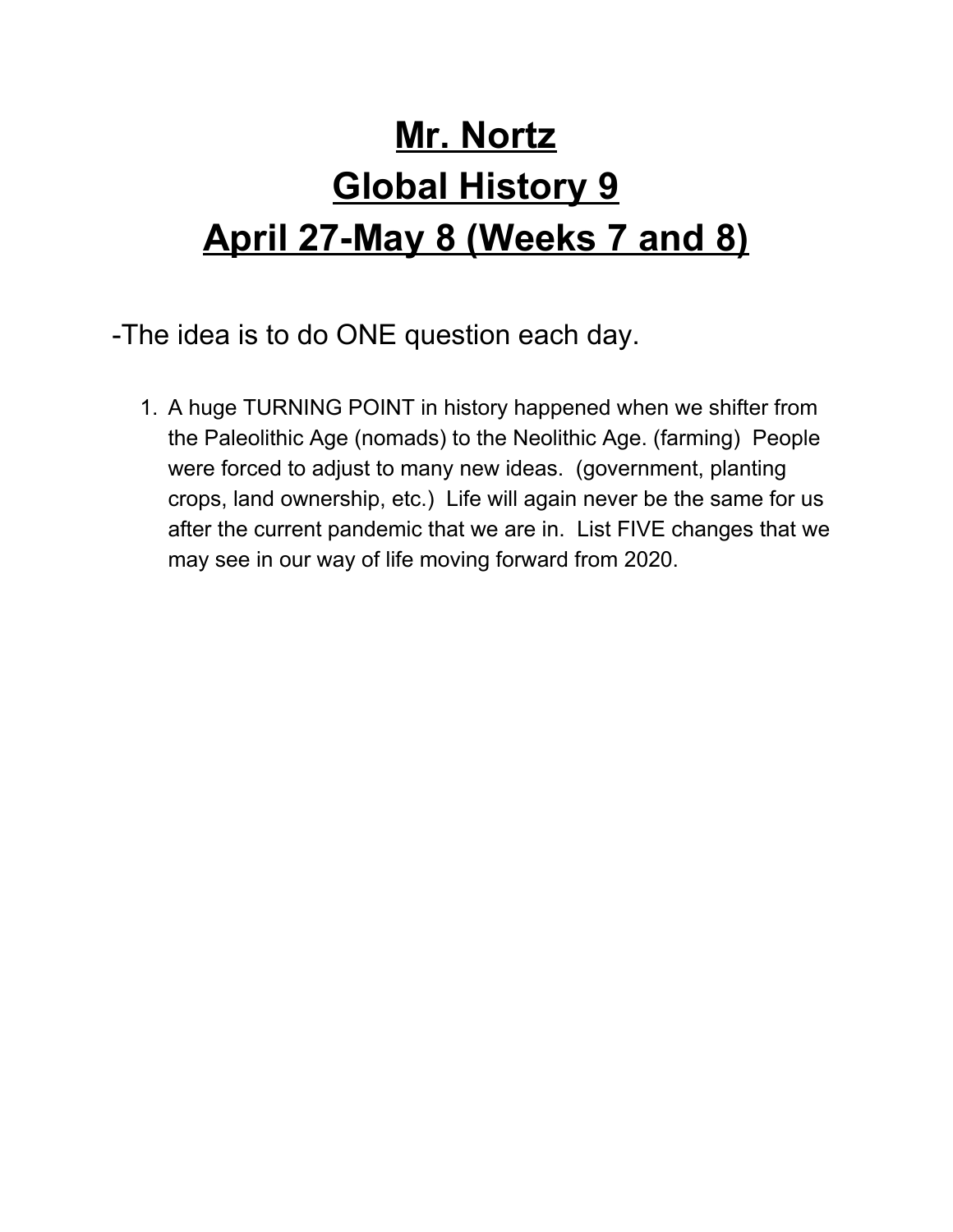2. Ancient river valley civilizations developed in Iraq (Tigris and Euphrates), Egypt (Nile), India (Indus), and China (Yellow). Construct an eight line poem (two about each civilization) about the characteristics of each. You may want to think about the following:

Cuneiform, ziggurats, pyramids, hieroglyphics, papyrus, polytheism, cataracts, cities, monsoons, floods, crops, etc.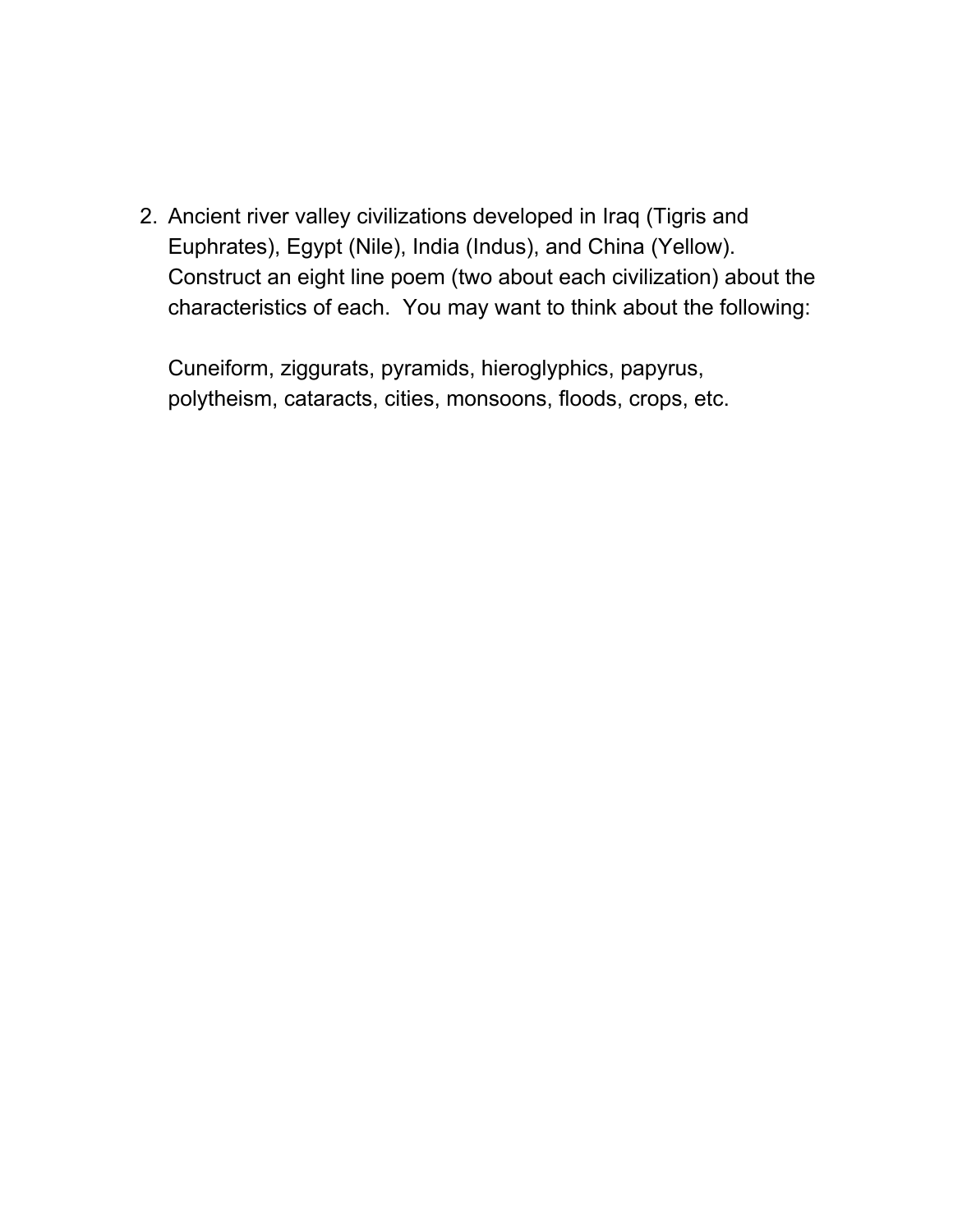3. Easter Sunday was celebrated on April 12th by Christians all over the world. Easter commemorates the resurrection of Jesus Christ after he was crucified on Good Friday. Some people think it was a miracle, while others don't believe it happened at all.

Make a list of FIVE events in history that people still question whether or not they really happened. Choose ONE of them and give me your perspective.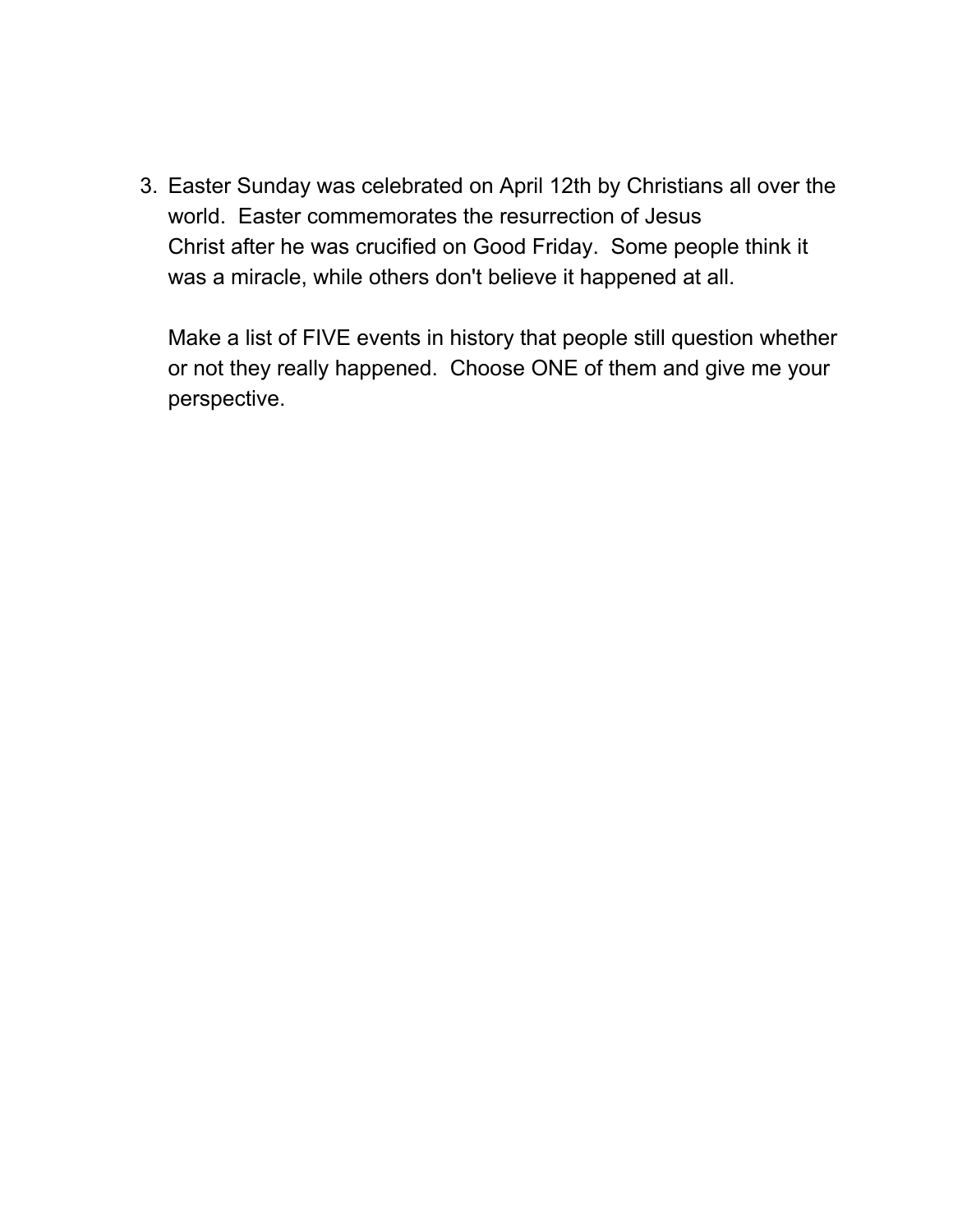- 4. Plato was one of the three (Socrates-Plato-Aristotle) great Greek philosophers. Below are five of his quotes. Explain what you think each one means. Then choose any quote that you have ever heard before and tell me what it means to you.
- a. Courage is knowing what not to fear.
- b. There are three classes of men: lovers of wisdom, lovers of honor, and lovers of gain.
- c. The learning and knowledge that we have, is, at the most, but little compared with that of which we are ignorant.
- d. Necessity is the mother of invention.
- e. Good people do not need laws to tell them to act responsibly, while bad people will find a way around the laws.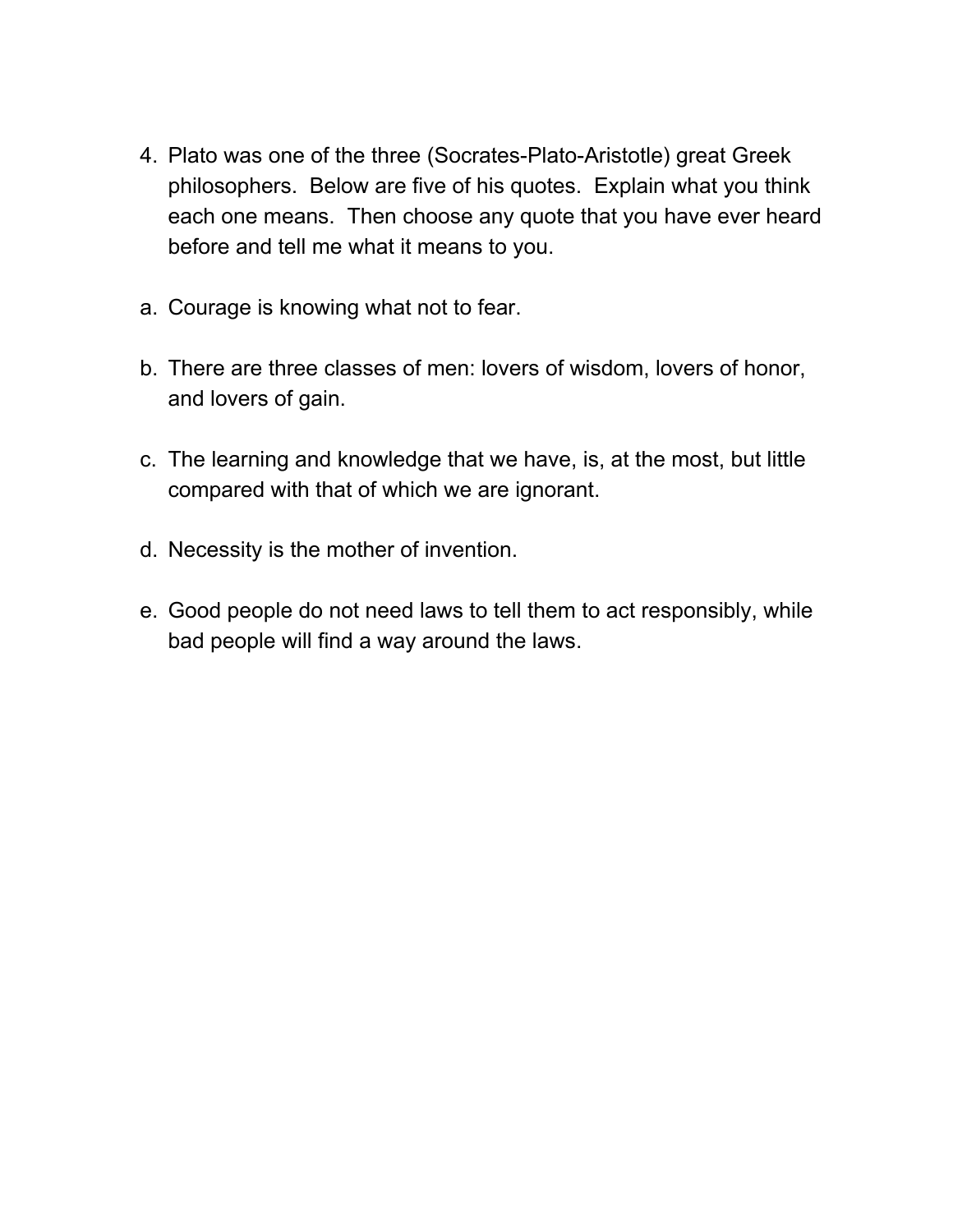5. Ancient Roman innovations included the following:

| <b>Roman Numerals</b><br>Roads/Highways<br>Aqueducts |  |
|------------------------------------------------------|--|

- a. Which one of the above do you think was most important to Romans 2,000 years ago?
- b. Which innovation in the last 100 years has had the biggest impact on the citizens of the world? Explain why you feel that way.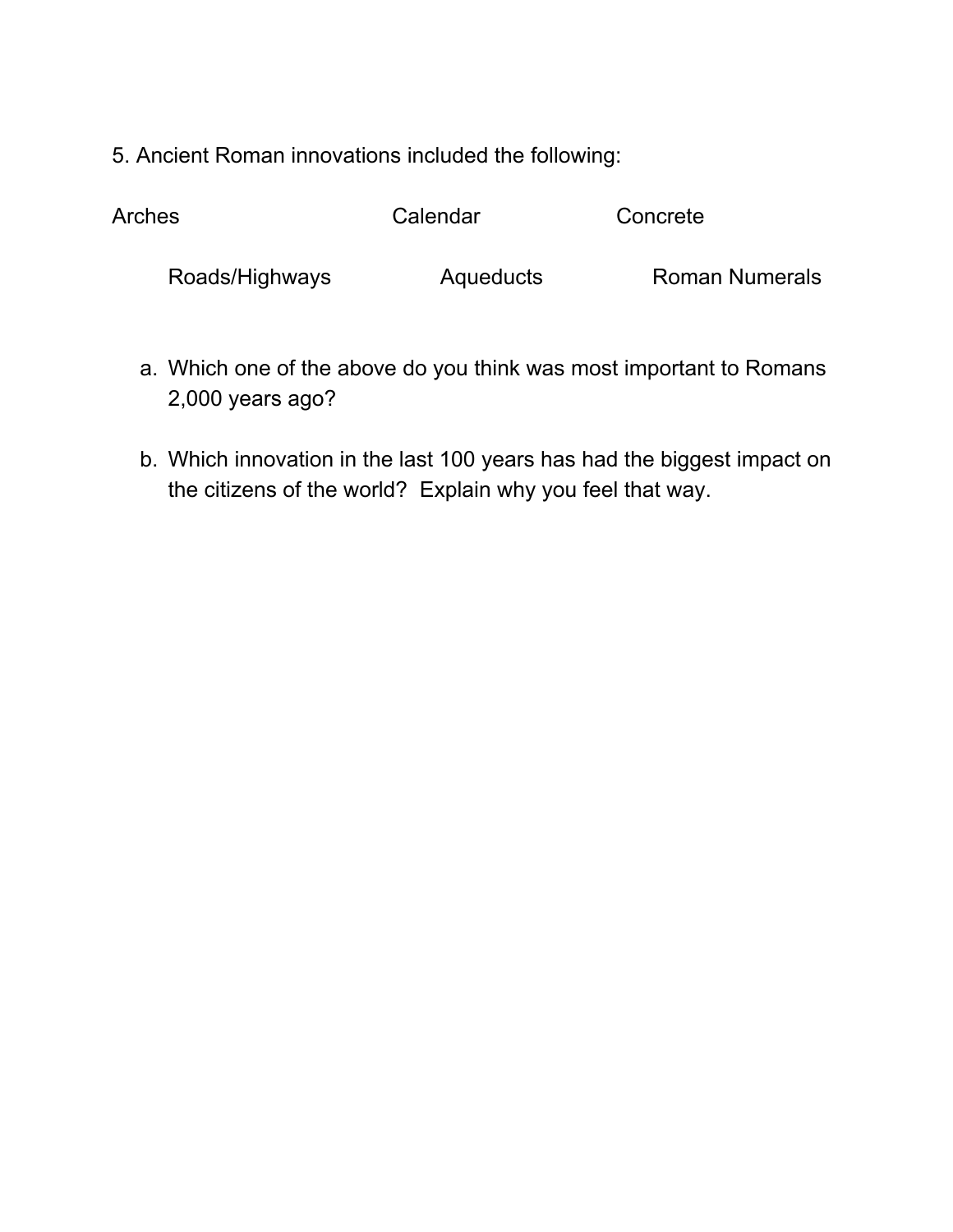6. The Middle Ages was dominated by a strict social structure. One group of people during the Middle Ages were the knights. They followed a strict code of conduct known as chivalry. The characteristics of chivalry are:

-humility, gratitude, courage, justice, generosity, discipline, faith, love

- a. Which characteristic do you think was the most important to be a knight? Why?
- b. Which one of those qualities do you think is most LACKING in our world today? Explain.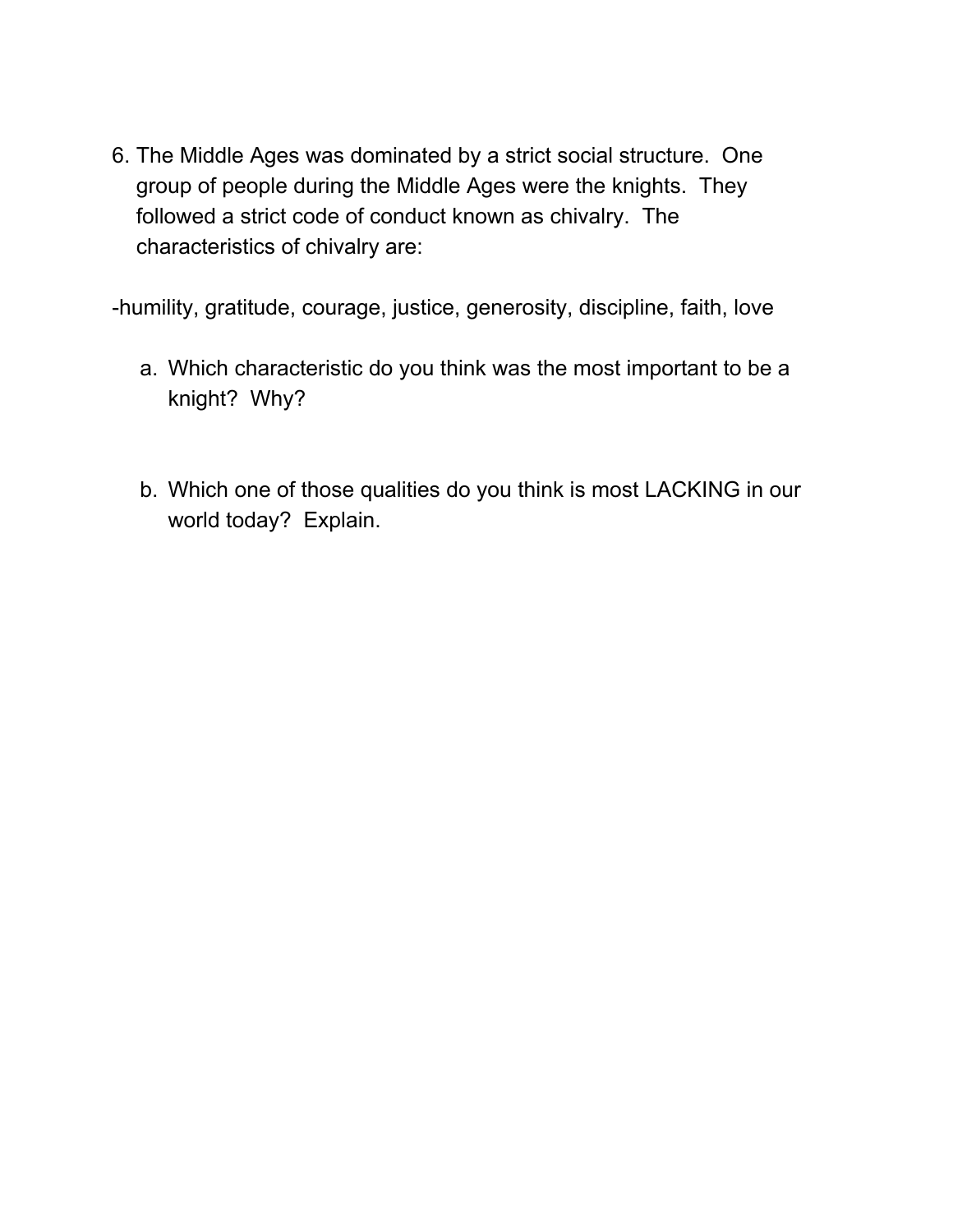7. The family was the center of life during the Byzantine Empire. Women were restricted in some ways, but not in others. They were considered spiritual equals to males and they could even become leaders.

**Empress Theodora** was described as: strong willed, a protector of the poor and women, beautiful, a woman with strong faith, faithful to her husband, and charitable.

a. Pick a woman in present day society, anywhere in the world, and describe why she could be considered a heroine like Empress Theodora.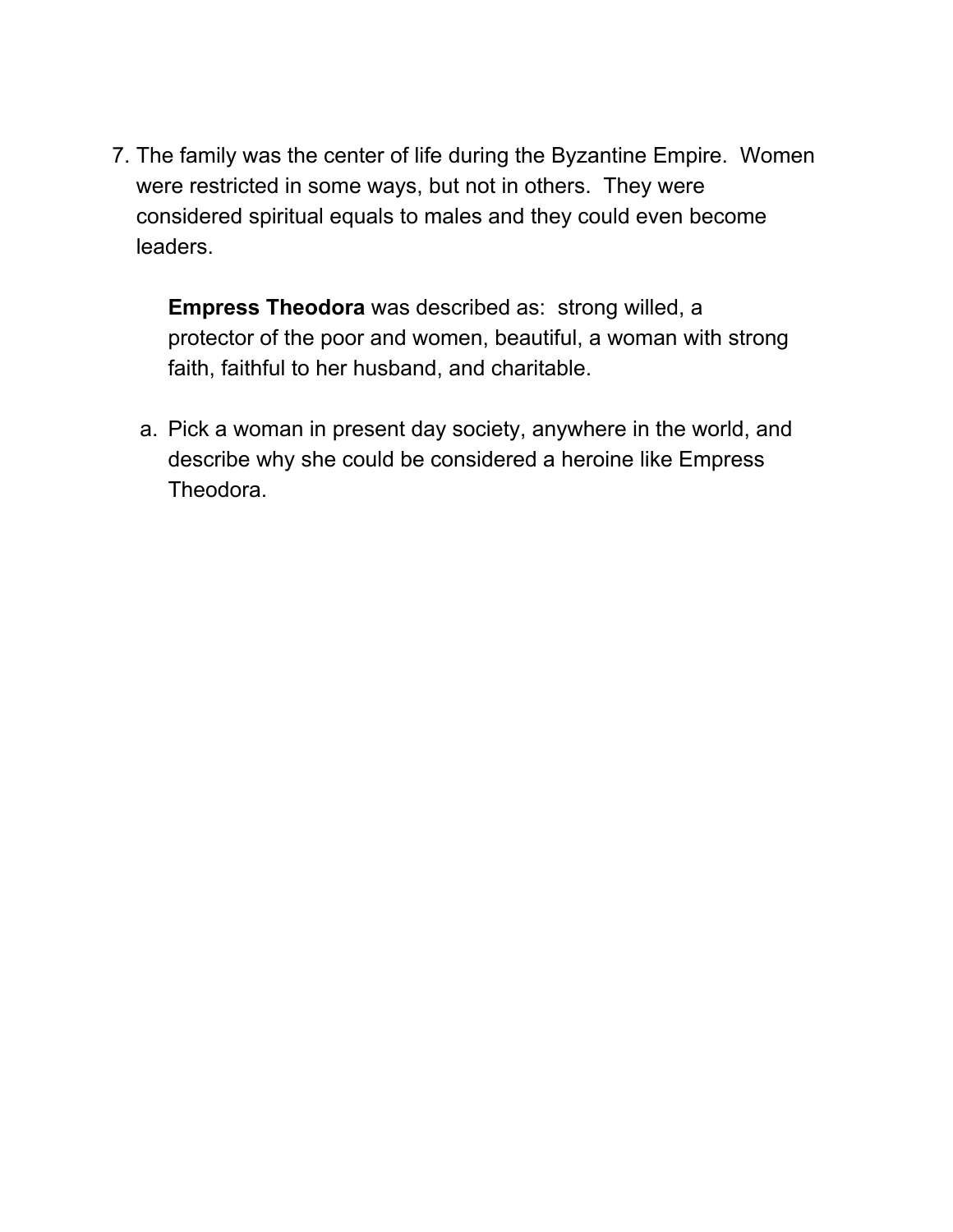8. Marco Polo, Ibn Battuta, and Zheng He were world travelers. They brought back knowledge to their homelands and inspired explorers like Columbus and Magellan.

## **Ÿou cannot discover new lands unless you have the courage to lose sight of the shore.**

- a. What do you think this quote by Columbus means?
- b. Give some present day examples of professions who are losing sight of the shore in different fields of study. What are they exploring?
- c. Explain if you are courageous enough to lose sight of the shore in your life.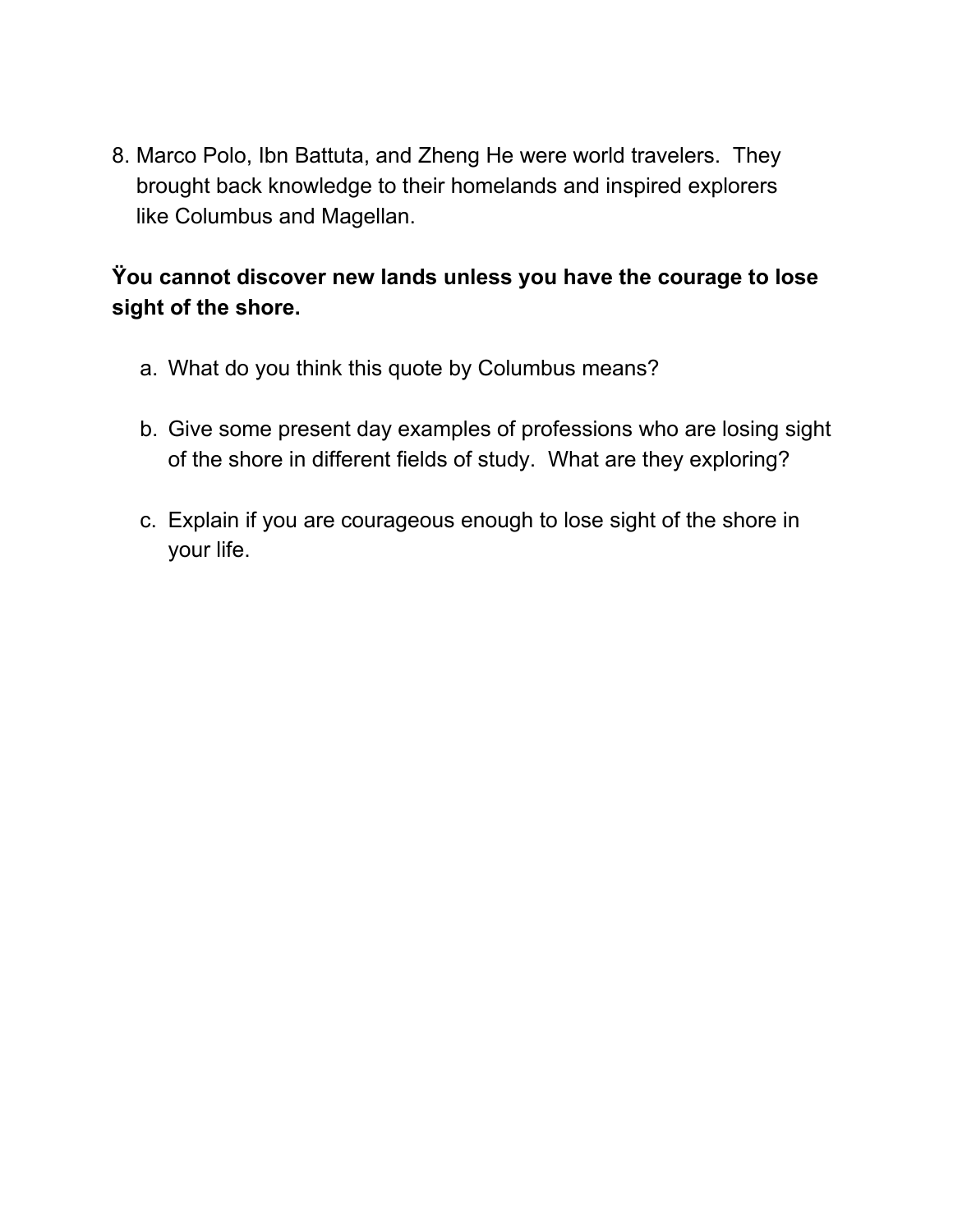- 9. Mansa Musa carried 30,000 pounds of gold with him during his famous pilgrimage to Mecca. He generously gave gold to many along the way.
	- a. If you had a surplus of money to distribute, what TWO groups of people or organizations would you give it to? Explain why.